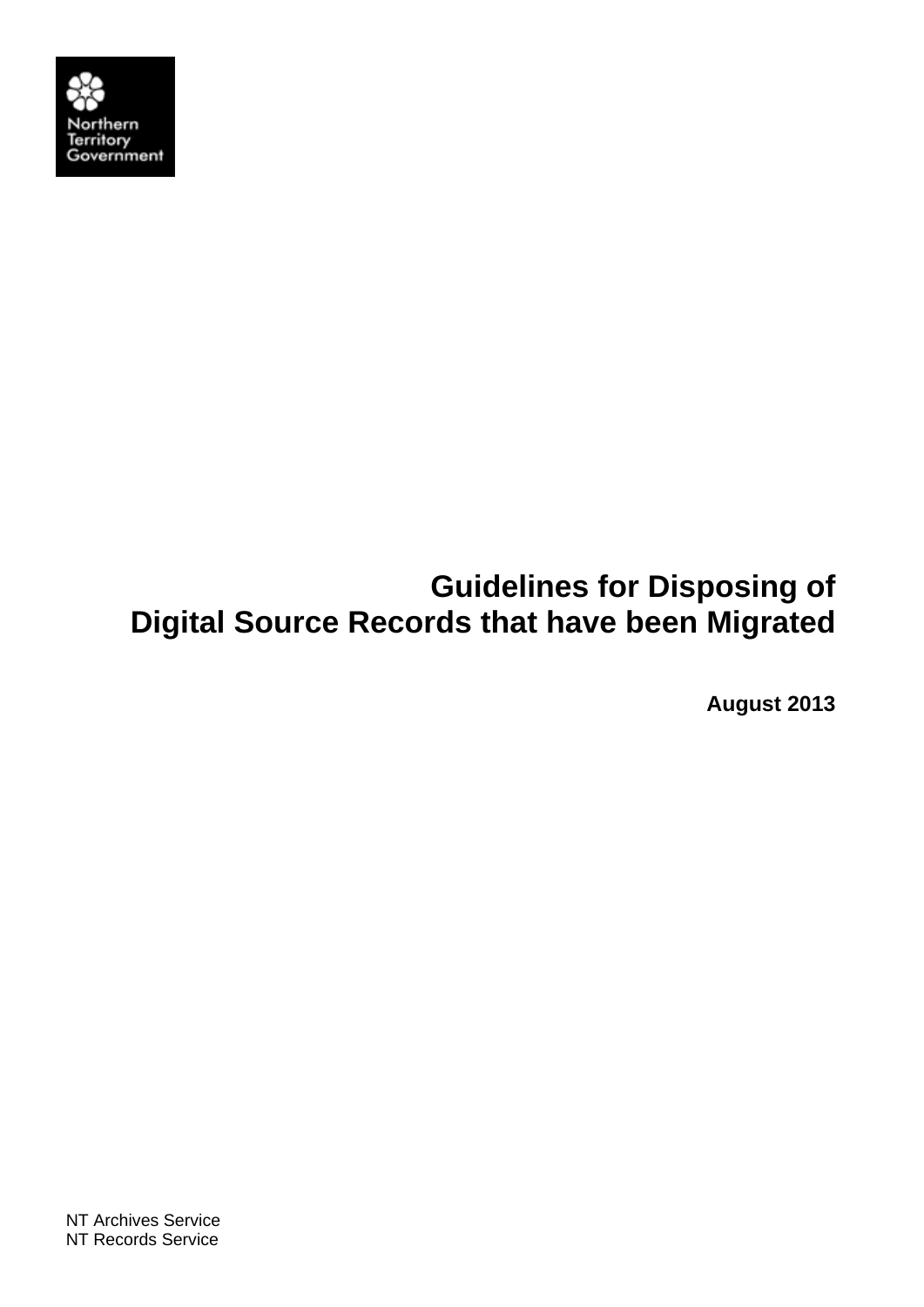For information and advice, please contact NT Records Service Department of Corporate and Information Services GPO Box 2391 Darwin NT 0801

Email: NTG.RecordsPolicy@nt.gov.au Telephone: (08) 8924 3848 Facsimile: (08) 8924 3880<br>Website: http://www.nt.go http://www.nt.gov.au/dcis/info\_tech/records\_policy\_standards/index.shtml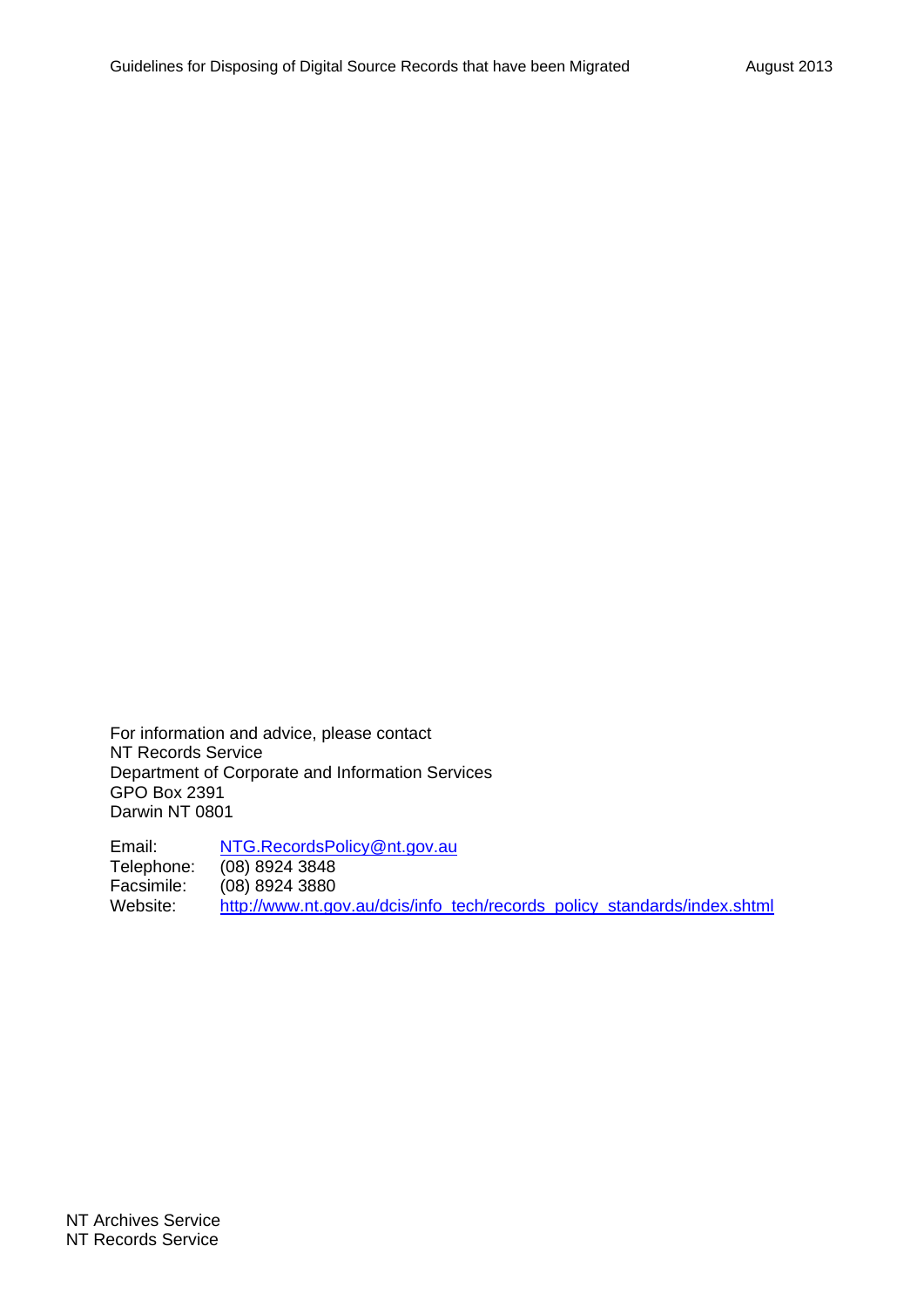#### **Table of Contents**

| 1.                                                                                 |  |  |  |
|------------------------------------------------------------------------------------|--|--|--|
| 2.                                                                                 |  |  |  |
| 3.                                                                                 |  |  |  |
| 4.                                                                                 |  |  |  |
|                                                                                    |  |  |  |
|                                                                                    |  |  |  |
|                                                                                    |  |  |  |
| 5.                                                                                 |  |  |  |
| 6.                                                                                 |  |  |  |
| 7.                                                                                 |  |  |  |
| 8.                                                                                 |  |  |  |
| 9.                                                                                 |  |  |  |
| APPENDIX A: Digital Source Records - Migration Project Checklist  6                |  |  |  |
| APPENDIX B: Digital Source Records - Migration Testing and Validation Checklist  7 |  |  |  |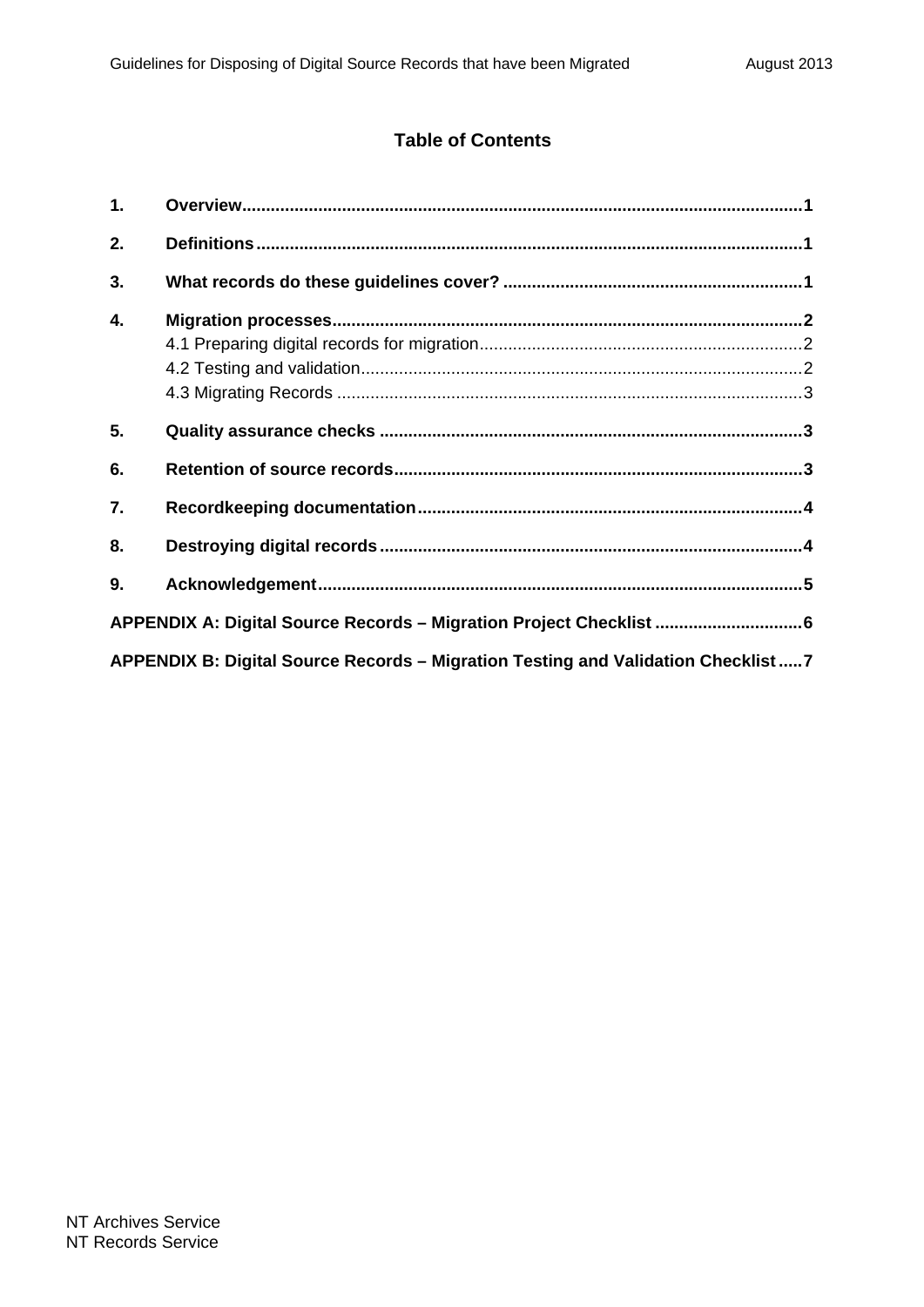#### **1. Overview**

The purpose of these guidelines is to provide advice when planning and implementing data migration projects where the digital platform or business system contains public records and what to do with residual digital source records.

Digital source records that have been migrated cannot be disposed of unless they have met certain criteria as outlined in accordance with the *Records Disposal Schedule for Digital Source Records that have been Migrated*. These guidelines need to be read in conjunction with that schedule.

These guidelines assume that records management staff are aware of all digital migration projects and are familiar with the *Information Act* and *Records Management Standards for public sector organisations in the NT*.

### **2. Definitions**

**Accessible –** means able to be read or interpreted as having meaning.

**Authenticity –** means the digitized version replicates the attributes of the source records and can be proven to be what it purports to be.

**Complete** – complete records comprise contextual and structural data as well as content.

**Digital Record –** means any record that exists in binary form and that requires combinations of computer hardware and software to be read and understood.

**Integrity –** means the digitized version has the same degree of completeness as the source record so that it is able to be used for the same purposes as the source record.

**Migrated Records -** migrated records are those records resulting from the migration. They can also be called reproduction records.

**Migration -** the process of systematically moving records from one system to another, while maintaining the records authenticity, integrity, reliability and useability. The purpose of the migration is to preserve the integrity of the records and to retain the ability to retrieve, display and otherwise use them.

**Reliability** – means the contents of the digitized version has been created.

**Source Records -** the records being migrated.

**Target Records –** means the migrated record in the target platform.

**Usability** – means the digitized version of the source record can be located, retrieved, preserved and interpreted and maintains the contextual links of the source record to the records and activities for which the source record was created.

### **3. What records do these guidelines cover?**

Advice in these guidelines applies to all digital source records that remain following the successful migration of records to the target system. Such as when:

- there are technology requirements that require the business system to be upgraded or the business system is being decommissioned
- changing business needs that lead to the adoption of a new business system
- machinery of government changes that require the transfer of functions of activities recorded in business systems from one public sector organisation to another.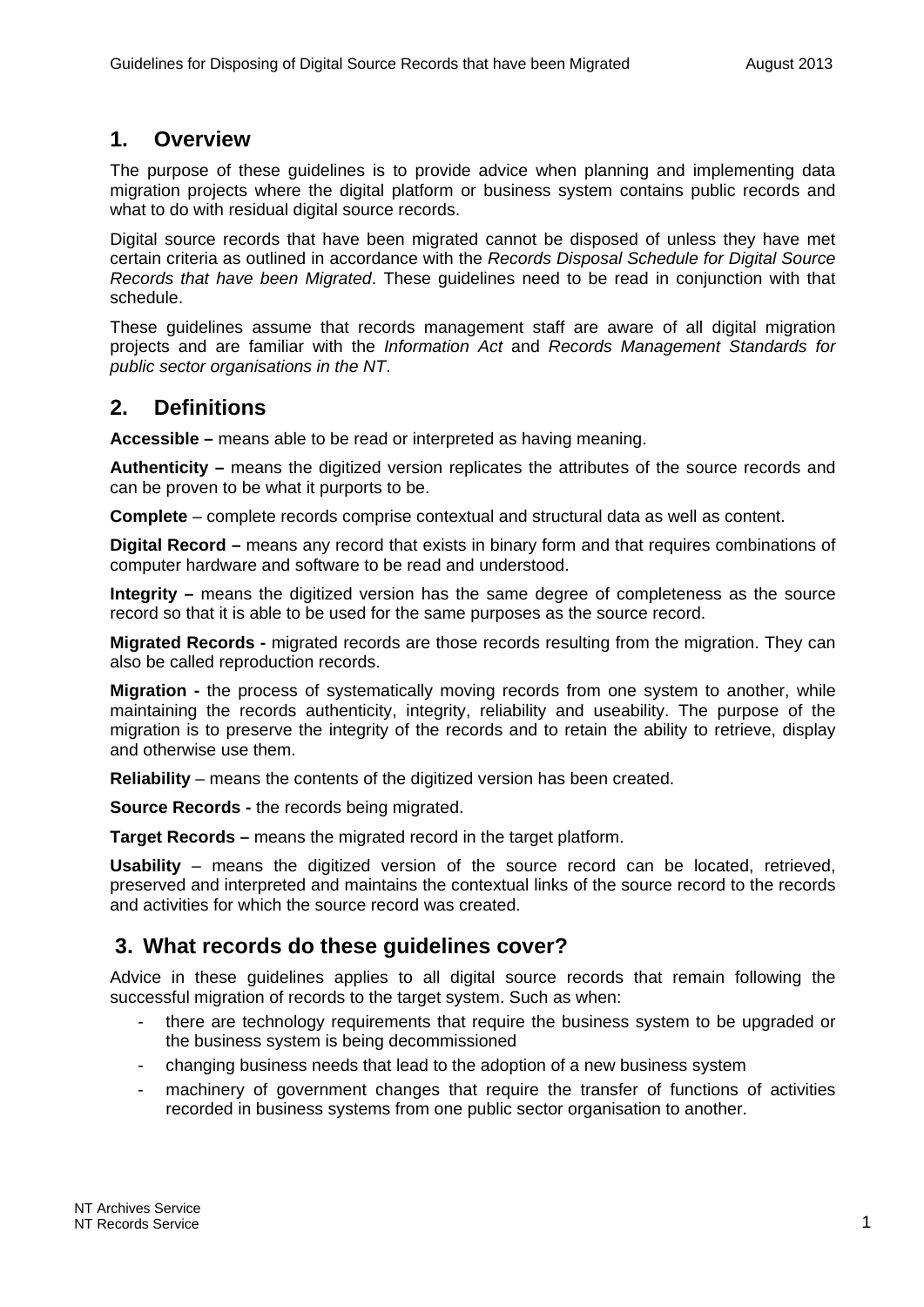It is important to know what records there are and describe them to ensure the digital records can be successfully maintained throughout the following migration process. Such as:

- content of the record (queries used so content can be retrieved)
- metadata of the record (who created the record, dates, records relationships etc)
- structure that allows the records to be accessible (containers, security, attachments etc)

Recordkeeping metadata is essential for preserving the authenticity of records.

These guidelines **do not** cover:

- technical advice on carrying out a data migration project
- any project management methodology adopted for the migration project
- digitisation of records from hardcopy format to digital format (refer to the *Records Disposal Schedule for Temporary Records that have been Digitised –* Disposal Schedule 2009/13*)*.

### **4. Migration processes**

After determining what digital records require migration a documented and an approved plan needs to be developed.

The plan should include:

- objective
- outcomes
- stakeholders
- both the source and target systems
- formats of the digital records
- security requirements
- quality assurance procedures
- roll back strategy for mitigating risks to records in case an error occurs
- retention periods set
- disposal of source records

Refer to Appendix A for the Digital Source Records – Migration Project Checklist

#### **4.1 Preparing digital records for migration**

Before migration it is important to ensure that all records and metadata are as accurate and upto-date as possible. This will increase the chances of a successful migration and improve the efficiency and quality of the migrated records.

| Reviewing the record locations.                                                 | Make sure that records are not assigned to<br>people that have left the organisation.                                 |
|---------------------------------------------------------------------------------|-----------------------------------------------------------------------------------------------------------------------|
| Ensure all records that require migration are in<br>the source business system. | Ensure records that need to be included are<br>not sitting in shared drives, email accounts,<br>personal drives, etc. |
| Dispose of records that have met minimal<br>retention requirements.             | This process will help with the quantity of<br>records being migrated.                                                |

#### **4.2 Testing and validation**

It is important to minimise any unanticipated and unacceptable results at the "go live" stage of the new platform.

Appropriate tests need to be undertaken to ensure the quality of the records. This will also assure all stakeholders that the digital records migrated are accurate, useable and authentic.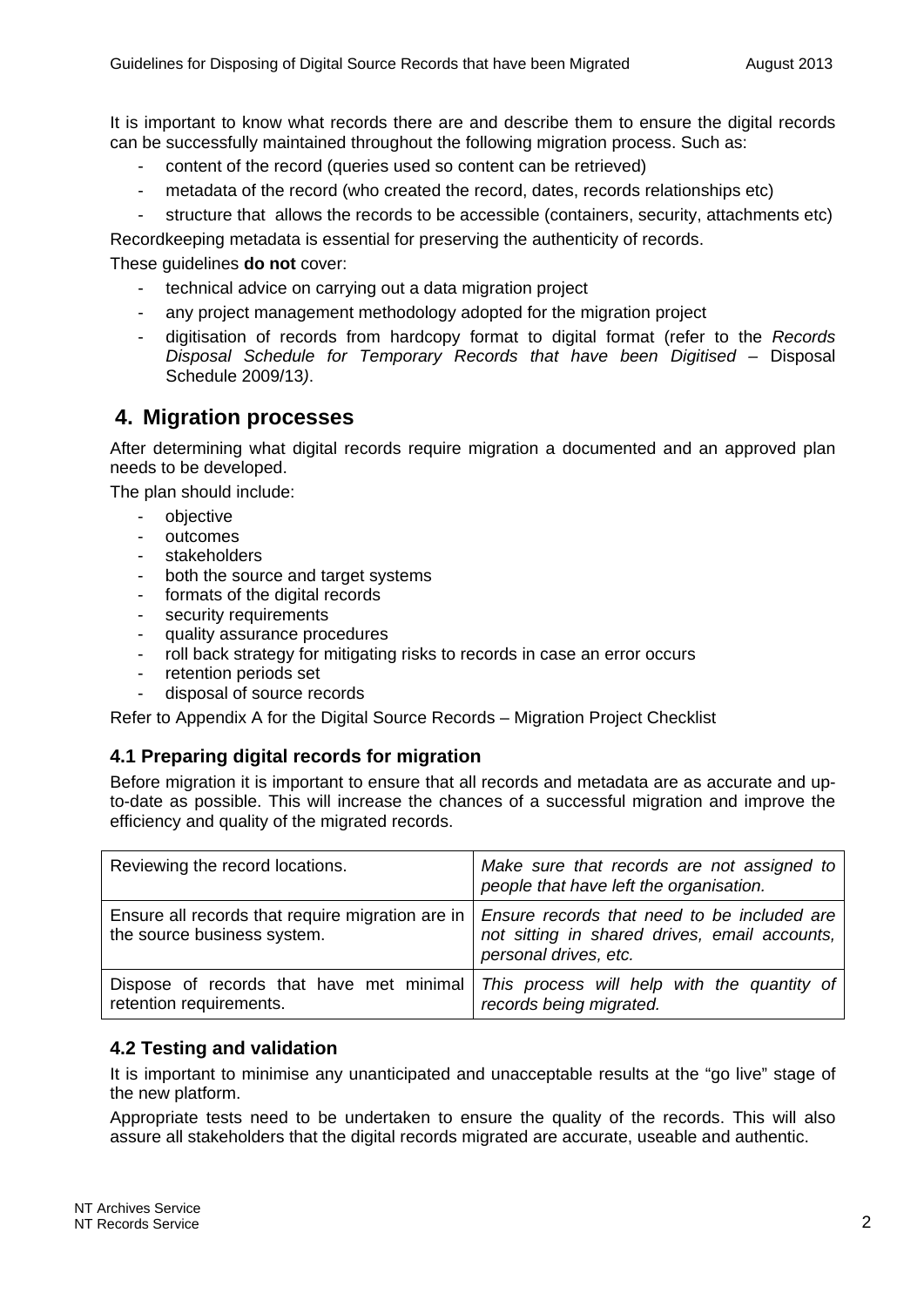Testing methods could include:

- user acceptance testing scripts
- sampling a range of records
- validate a percentage of migrated records
- error message checking
- test the rollback strategy.

#### **4.3 Migrating Records**

The process of migration will involve export / import loading of data between the source platform and the target platform. Therefore the process must be undertaken with the minimum intervention and time delay as possible. Ultimately this will help prove the authenticity and reliability of the migrated records.

Once the migration process has been completed and testing and validating the data has been processed it is important to address all stakeholders and communicate how to move forward with regards to business rules for the source records to ensure they cannot be altered or are continually being used in business activity.

As official records, the migrated records should be managed in accordance with *Records Management Standards for public sector organisations in the NT*. All parties involved in the migration should work to ensure that the records are migrated and maintained in ways that best meet business, legal and accountability requirements, including the requirements of the *Information Act*.

# **5. Quality assurance checks**

There must be a plan for ensuring the quality of the migrated records to ensure they are authentic, useable and discoverable. Tasks include:

- compare number of records exported / imported match
- compare metadata and characteristics with source records and migrated records
- perform user acceptance testing and get target business area and technical staff to sign off the migration task.

Once post migration testing is complete, the migration process should be signed off by the relevant business unit manager and the organisation's Chief Information Officer or equivalent.

Refer to Appendix B for the Digital Source Records – Migration Testing and Validation Checklist.

### **6. Retention of source records**

The *Records Disposal Schedule for Digital Source Records that have been Migrated* sets the minimum retention requirements of 12 months after the quality assurance plan has been signed off by an authorised delegate. The agencies however need to identify if the source records require further retention beyond the 12 months. A risk assessment should be established by the agency and consider the legal requirements and the business continuity issues that may influence the requirement to retain the source records for a longer period.

Risk assessment considerations include:

- business purpose, litigation potential and value of the records and the risks associated with this, including the potential business, financial and legal implications of any loss of trustworthiness or access
- level of assurance that "full and accurate" records have been achieved through the migration, including the completeness and authenticity of records
- level of assurance that the migrated records are being well managed in an approved electronic recordkeeping system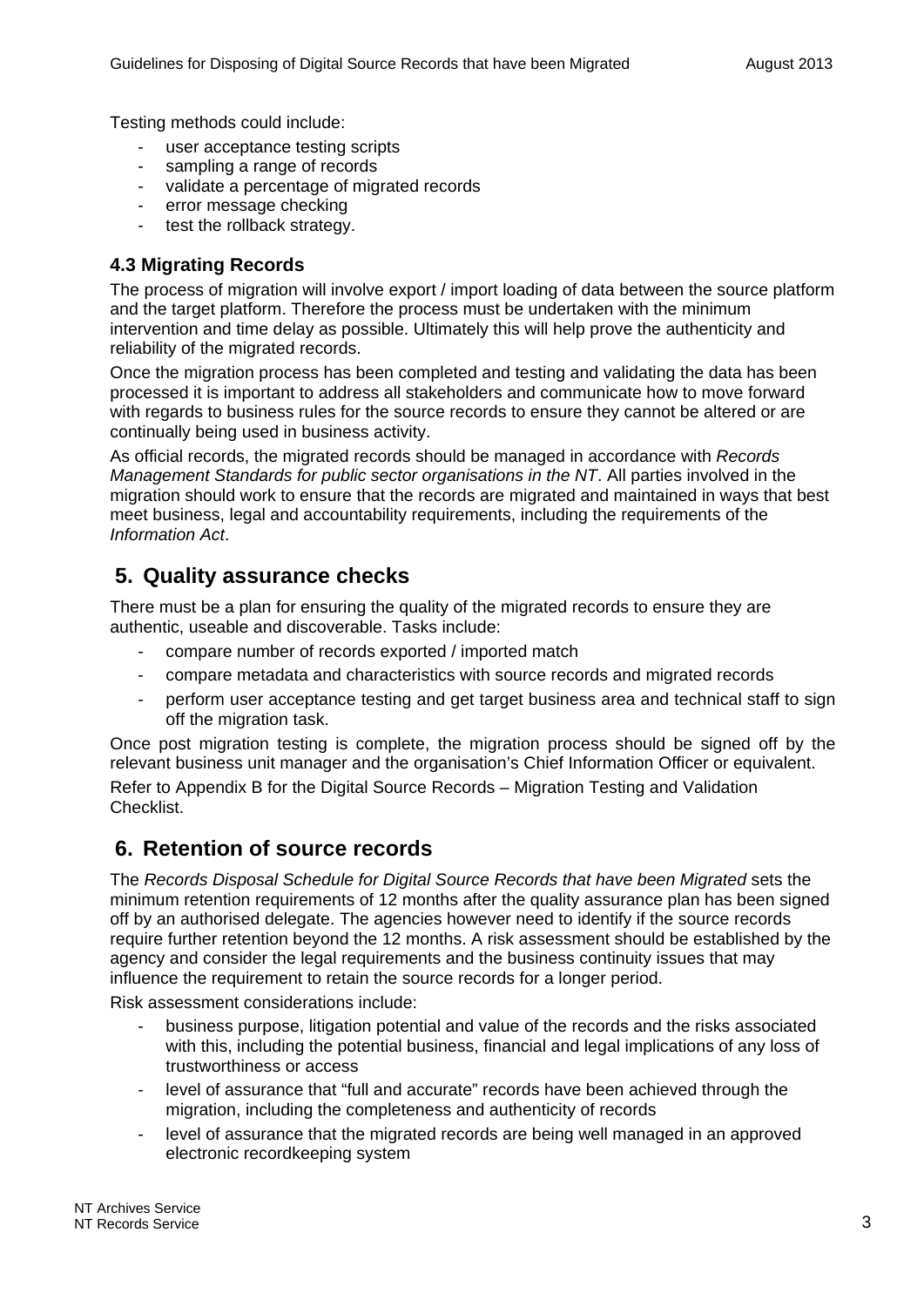- thoroughness of the migration processes, including quality assurance processes and the size and complexity of the migration.

Source records must be stored and protected for this minimum retention period (12 months) to ensure that they remain authentic, useable and complete should there be a need for a "roll back" of migrated records.

Furthermore the source records must be protected from further business unit access to eliminate the possibility of their inadvertent use.

Agencies need to ensure that the digital source records are securely deleted once the approved retention period has expired so that they cannot be retrieved or recreated. (see section 8 of the guidelines).

Maintenance of two sets of records is not cost effective and can cause confusion over time as to which record is the official record of the business. Digital source records must be deleted once:

- the minimum retention period has been met
- quality assurance has been completed
- risk assessment procedures have been followed.

Agencies must take care to document and preserve destruction and transfer information after the source records themselves have been destroyed. A record must also be kept which identifies:

- all records that have been transferred
- where the records have been transferred to, and
- the date of the transfer.

# **7. Recordkeeping documentation**

The recordkeeping requirement for migrating digital source records is essential to justify business decisions and provide evidence of business transactions.

If migrated records were ever called into question during legal proceedings, it may be necessary to clarify that the migration process was reliable, and produced records that are authentic, reliable, usable, and complete.

Recordkeeping documentation can include:

- business case for the need to migrate digital records
- final migration plans and procedures
- risk assessment
- record testing and validation checks
- signed off quality assurance plans

# **8. Destroying digital records**

For information on destroying digital source records that are authorised for destruction, refer to the *NT Government ICT Standard – Media Destruction*.

In HP TRIM the "remove document" function (NOT the "delete" function) can be used to destroy electronic records while retaining the record's metadata.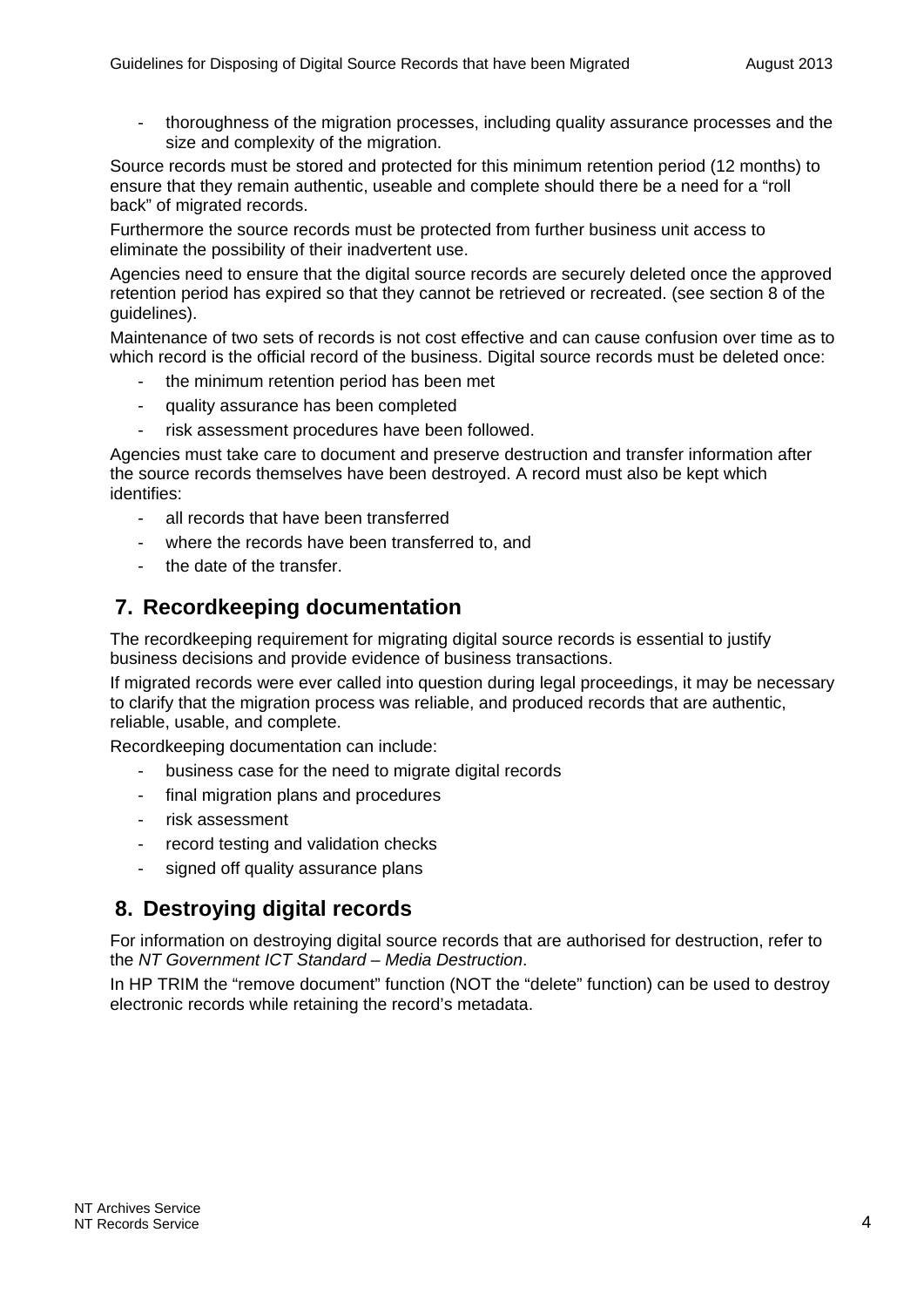### **9. Acknowledgement**

The NT Records Service acknowledges the following authorities that have been used as a foundation for this guideline:

- Queensland State Archives *Migrating Digital Records a guideline for Queensland public authorities*
- Queensland State Archives *General Retention and Disposal Schedule for Digital Source Records*
- State Records Authority of New South Wales *General Retention and Disposal Authority, Source Records that have been Migrated (GA33)*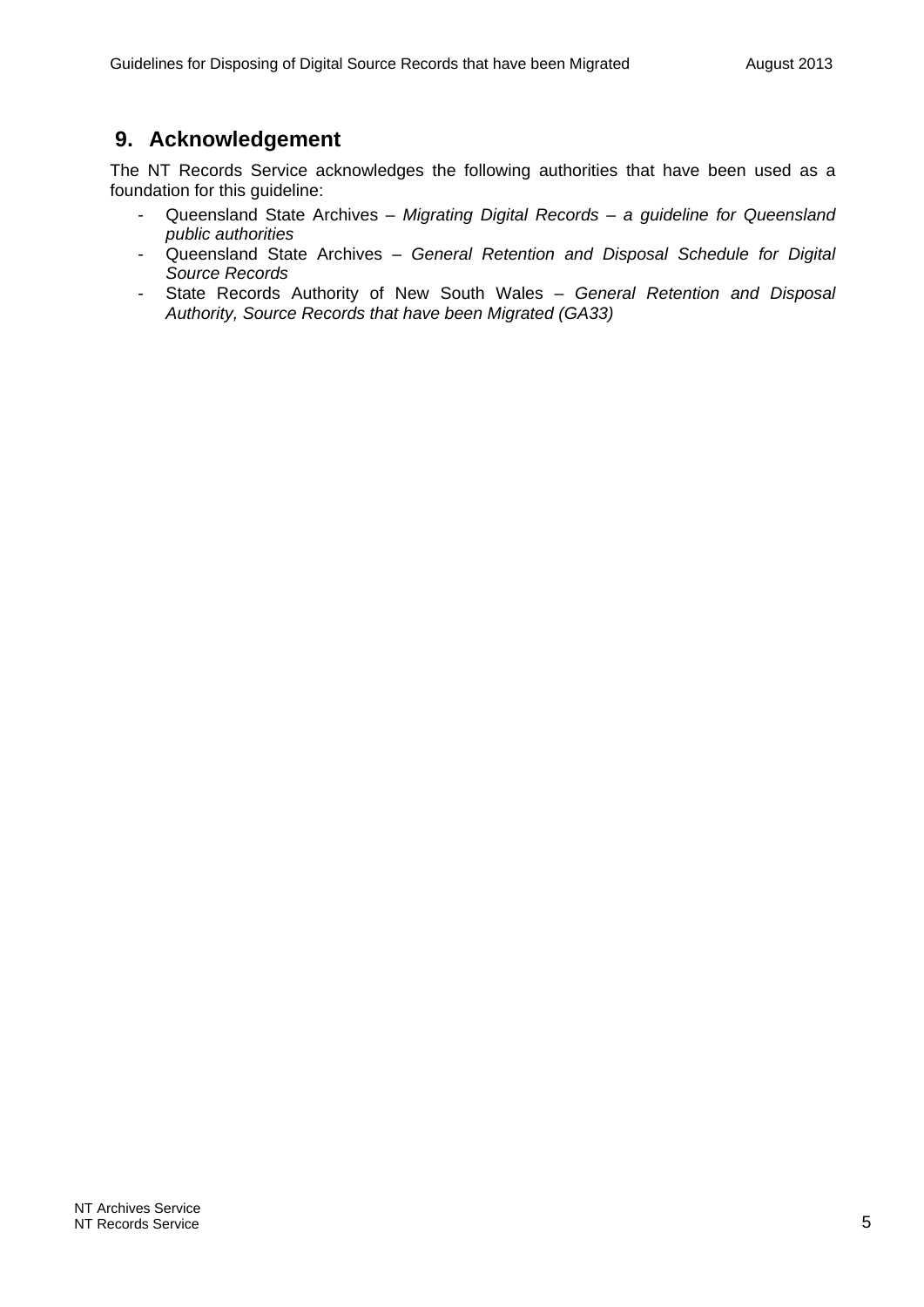# **APPENDIX A: Digital Source Records – Migration Project Checklist**

| <b>Stage One</b>   | <b>Migration Project Initiation</b><br>The initial stage of high-level<br>scheduling and resource planning<br>for the project.                            | <b>Business drivers</b><br>$\blacksquare$<br>Project briefs<br>$\overline{\phantom{a}}$<br>Project plans<br>$\blacksquare$<br>Risk assessments<br>Roles and Responsibilities<br>$\overline{\phantom{a}}$<br><b>Stakeholder Communication Plan</b><br>$\overline{\phantom{a}}$                                                                                              |
|--------------------|-----------------------------------------------------------------------------------------------------------------------------------------------------------|----------------------------------------------------------------------------------------------------------------------------------------------------------------------------------------------------------------------------------------------------------------------------------------------------------------------------------------------------------------------------|
| <b>Stage Two</b>   | Determine what is to be migrated<br>The stage of the project when the<br>scope of the migration is being<br>established.                                  | Business process analysis<br>$\overline{\phantom{a}}$<br>List of records / record groups<br>identified<br>Digital source records retention<br>obligations<br>Records metadata                                                                                                                                                                                              |
| <b>Stage Three</b> | Determine where and how to<br>migrate<br>The stage when it is established the<br>method for the migration to the<br>target systems                        | Verifying target systems<br>$\overline{\phantom{a}}$<br>recordkeeping capabilities<br>Making file/record format decisions<br>$\overline{\phantom{a}}$<br>Establishing the migration approach<br>$\overline{\phantom{a}}$                                                                                                                                                   |
| <b>Stage Four</b>  | <b>Ensuring Quality</b><br>The stage when quality assurance,<br>including testing and validation<br>processes, are identified, planned<br>and undertaken. | Preparing records for migration<br>Ensuring records and metadata are<br>up-to-date<br>Complete sentencing projects prior<br>$\overline{\phantom{a}}$<br>to migration<br>Data cleansing plan<br>$\overline{\phantom{a}}$<br>Testing and validation<br>$\overline{\phantom{a}}$<br>documentation including outcomes                                                          |
| <b>Stage Five</b>  | <b>Performing Migration</b><br>The stage documenting the<br>migration to extract, export, transfer<br>and add import records into the<br>target system.   | Testing roll back strategy<br>$\overline{\phantom{a}}$<br>Recordkeeping plan during cut over<br>$\overline{\phantom{a}}$<br>period<br>Migration of records<br>Quality assurance of migration<br>$\overline{\phantom{a}}$<br>results                                                                                                                                        |
| <b>Stage Six</b>   | <b>Post Migration</b><br>The final stage of the project                                                                                                   | Quality Assurance procedures to be<br>signed off<br>Verifying conditions for disposal of<br>source records<br>Disposal of digital source records in<br>accordance with the Records<br><b>Disposal Schedule for Digital</b><br>Source Records that have been<br>Migrated<br>Stakeholder communication and<br>moving forward plan including<br>business rules and procedures |